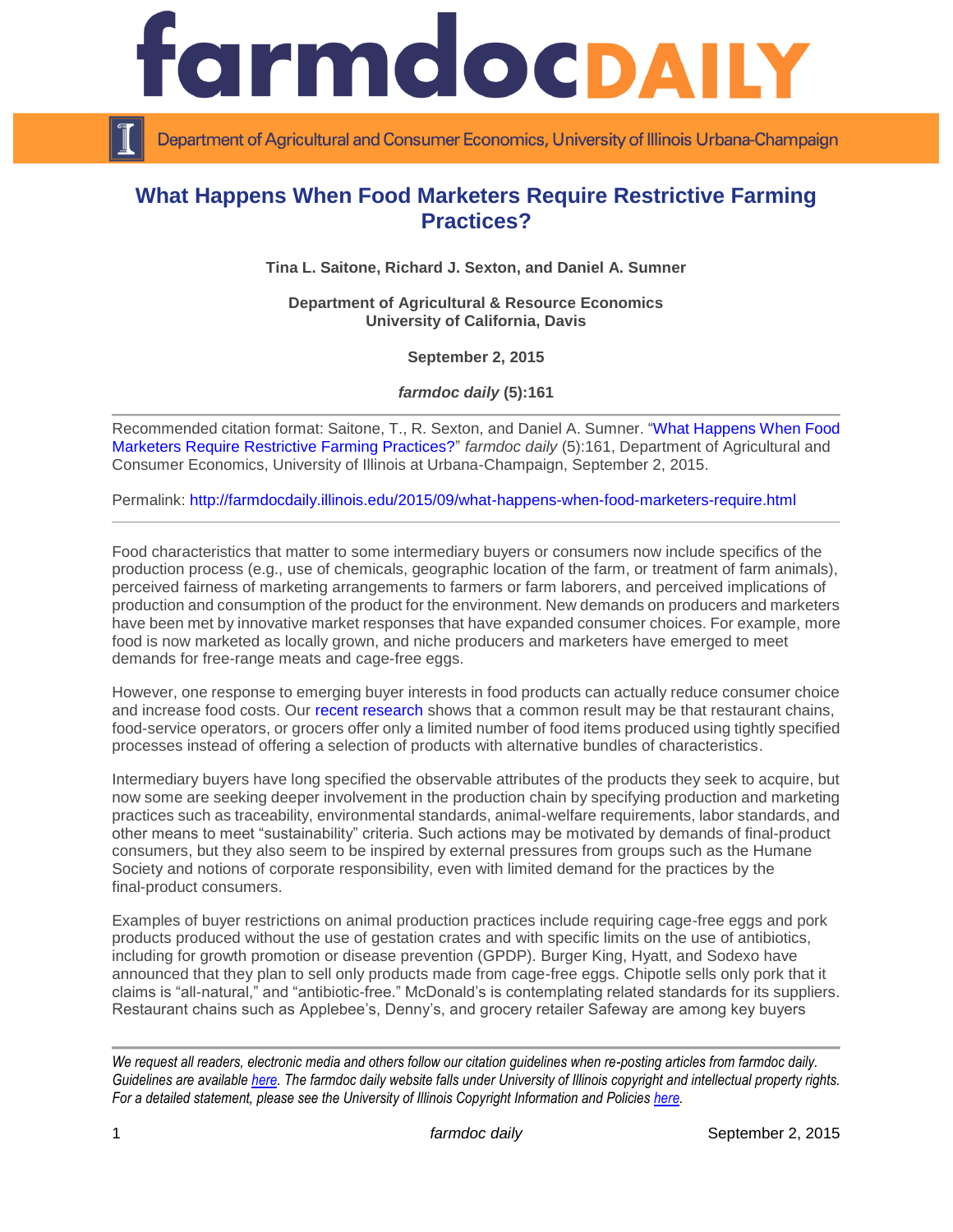embarking on a program to eliminate gestation crates from their pork supply chains. Examples of restrictions on products made from plant materials include General Mills requiring non-genetically modified inputs for its Cheerios cereal, Post doing the same for its Grape-Nuts cereal, and Walmart announcing recently that it has joined the "fair food program" intended to guarantee better conditions for workers in Florida's tomato fields and possibly other crops.

Our study examined the case when intermediary buyers impose restrictive farm production practices and traces the economic impacts on producers and consumers. We applied the analysis to proposed restrictions on pork production practices, focusing specifically on the prohibition of use of antibiotics for GPDP.

### **Economic Factors at Work When Marketers Impose Restrictive Production Practices**

Restrictions on production practices increase farm costs. They also increase processor costs because they either require segregation in facilities that handle both restricted and unrestricted product or dedicated facilities for each type of product. The latter alternative increases procurement costs such as for shipment of raw and processed products and reduces opportunities for scale economies.

Somewhat less obvious, but very important, is that the associated higher production and processing costs apply to the entire animal, although the share of the edible product utilized by buyers requiring the practice may be quite small. For example, a fast-food restaurant chain that requires pork produced without use of gestation crates or with restricted uses of antibiotics may require only that portion of the hog used to produce bacon and breakfast sausage—normally about 18% of the carcass weight of a hog. The smaller the share of the live hog used by these buyers, the larger the share of farm production that must be converted to the restrictive practice to meet a given share of overall demand.

In addition, in order to elicit supply of product with the desired characteristics, the additional cost must be compensated entirely on the portion of the product purchased by buyers requiring the characteristics because the remaining production must be sold in the undifferentiated market, where it receives no premium. Costs cannot be shifted to segments of the market that do not require the restrictive practices because the higher prices would be undercut by competing sellers who did not participate in the restricted segment of the market and, thus, had lower unit costs. Thus, cost increases incurred by these intermediary buyers will be magnified on a percentage basis relative to the percent increase in production and processing costs on a whole-animal basis.

The restricted and unrestricted segments of the market are integrated on the supply side because producers' and processors' can switch between the two production methods. Thus, impacts on price and profits will be the same for all producers of the commodity regardless of whether they produce for the restricted segment of the market or the conventional segment. Linkages between the two market segments insure that impacts of requiring restrictive production practices will extend beyond simply those producers, processors, and consumers engaged in the supply chain of the restrictive practice.

Demand impacts hinge upon the share of consumers who are willing to pay a premium for products embodying the restrictive production practice and the distribution of incremental willingness to pay among these consumers. However, to date we have little evidence about how restrictive production practices affect demand facing intermediary buyers imposing such requirements. Indeed, we are aware of no studies that provide direct insight into settings wherein a seller *only* offers product satisfying the restrictive production practice.

Most buyers requiring or considering such practices are multiproduct sellers--restaurants, other food-service providers, or grocers, for whom the products in question comprise a relatively small share of total sales revenue. Impacts on prices and sales for other products offered by these sellers can, thus, play an important role in decisions regarding imposition of restrictive production practices based upon how such policies impact consumers' perceptions of the firm.

Profit-seeking sellers will require the restrictive production practice if the net effect of demand-side impacts in terms of all its product prices and sales is sufficient to outweigh the higher costs that the seller will incur in purchasing product containing the restricted characteristic*.* Thus marketers may require the restrictive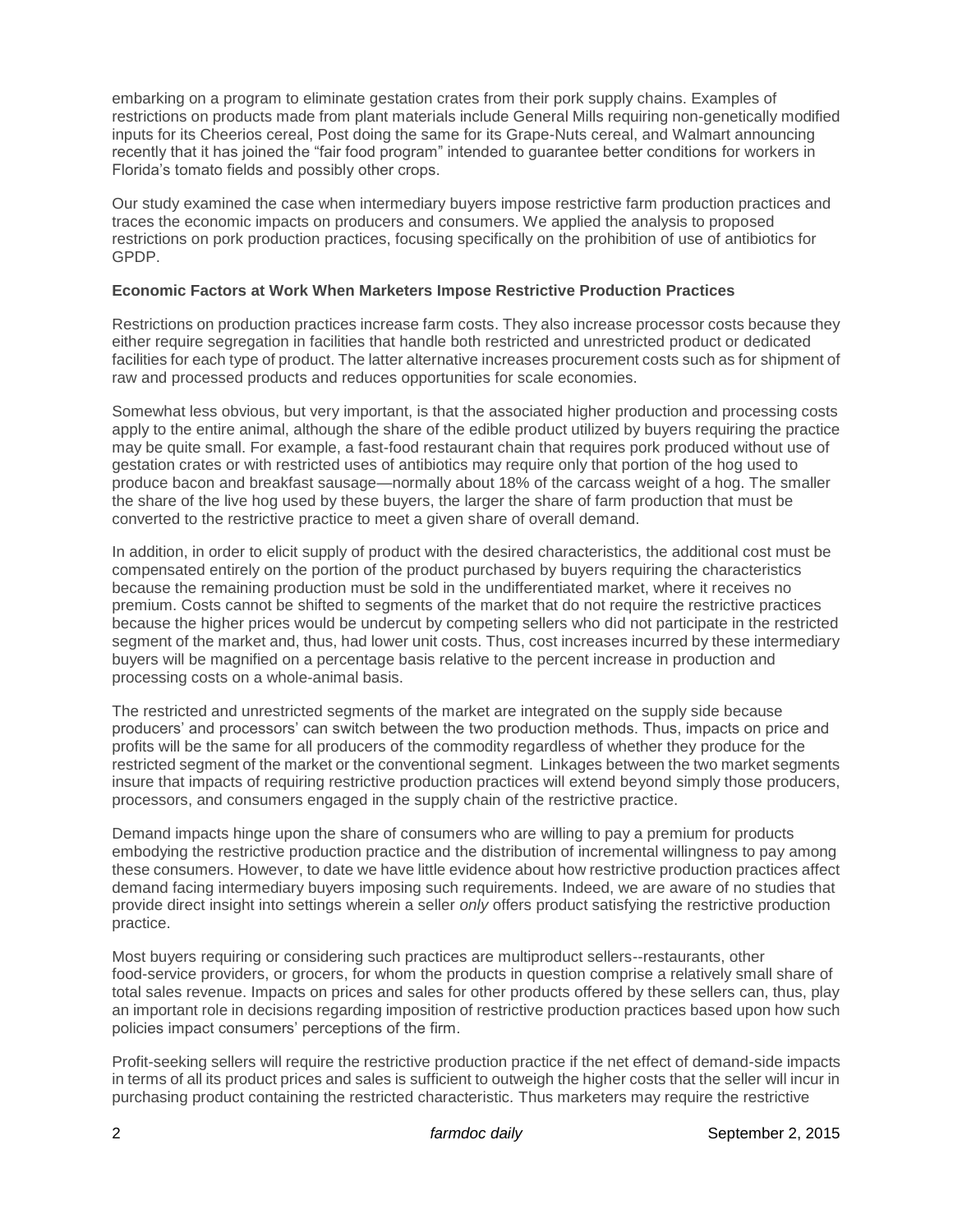production practice even if it causes a decline in sales of the restricted product, so long as the sales and profit margin for other products it sells increase because the action enhances the firm's reputation. The important observation from this reasoning is that restrictions on farm production practices imposed by profit-seeking intermediaries may significantly reduce sales for the products in question and, hence, reduce profits in the farm and processing sectors and welfare of consumers of the product, which invariably will cost more. Net costs may be imposed on buyers and sellers of a product to benefit market intermediaries in some of the rest of their product markets.

### **Simulation Model**

To investigate these ideas further we developed of a stylized simulation model of the pork marketing chain, which was calibrated to fit current market conditions. We then simulated impacts on producers and consumers of a ban by key buyers on use of antibiotics for GPDP ("antibiotic-free" or "AF" pork for short) for pork products that they buy. The simulation model includes equations for farm supply of hogs, retail supply of pork products, retail demand for pork products, farm demand for hogs, and equilibrium conditions specifying market clearing in both the retail and farm markets. We also specified the share of market demand occupied by adopters of the antibiotic restriction and the types of marketers adopting the restriction, since usage of pork products depends upon whether the adopting firm is a fast-food restaurant, full-service restaurant, grocer, etc.

Demand-side impacts are speculative due to the paucity of objective information from surveys, experiments, or market data that apply to this setting. We considered three cases. In case (1) consumers overall do not change the quantity of pork they would buy at any given price in response to some intermediaries requiring AF pork—i.e., no demand shift. Case (2) had sellers of AF pork experience an increase in consumer demand, with no change in demand for pork among sellers of conventional pork. This could come about, for example, from consumers who are unwilling to consume conventional pork, but who will consume AF pork. Based on some in-store surveys done by other researchers, the share of such consumers could range from 11% to 25%.

Finally, case 3 focused on consumers who would consume either pork product, but would be willing to pay more for AF pork. In this case demand growth for an AF seller comes from its own customers whose demand for AF pork is greater than their demand for conventional pork, and from consumers switching to AF pork sellers. Of course some consumers who patronized the AF seller prior to its requirement of AF pork may switch to other sellers to avoid the higher pork prices. Case 3 is complicated because it requires specifications for both consumers' incremental willingness to pay for AF pork products and consumers' costs of switching between different sellers.

Several relatively recent studies have examined cost implications of producing hogs without use of antibiotics for GPDP. Based on these studies we utilized, low, medium, and high values of incremental costs of \$2.46, \$4.21, and \$5.95 per cwt. carcass weight. As to incremental processing costs, hog processing facilities need to segregate AF hogs from the conventionally raised hogs. They must also conduct compliance testing and establish traceability and assurance systems. We utilized an estimate by Informa Economics of \$4.00/cwt. carcass weight for segregation costs incurred by hog processors in complying with country-of-origin-labeling (COOL). The costs likely will be similar because processors in each case must separate animals with different characteristics and certify that the product sold complies with the indicated characteristic (U.S. origin or raised AF).

## **Simulation Results**

For case 1 (no demand growth), the retail price paid for pork products by consumers of conventional products decreases slightly because production allocated to this segment of the market increases relative to the share of the market occupied by conventional sellers due to a higher price in the AF segment. The price paid by consumers who patronize sellers of AF pork rises from \$10 – \$19 per cwt. (4% – 7.4%). Consumer welfare is lower for patrons of sellers of AF pork by from 5% - 9% relative to baseline, depending on the specific scenario (figure 1). Total consumer losses for the no-growth scenario ranged from \$150 to \$534 million annually.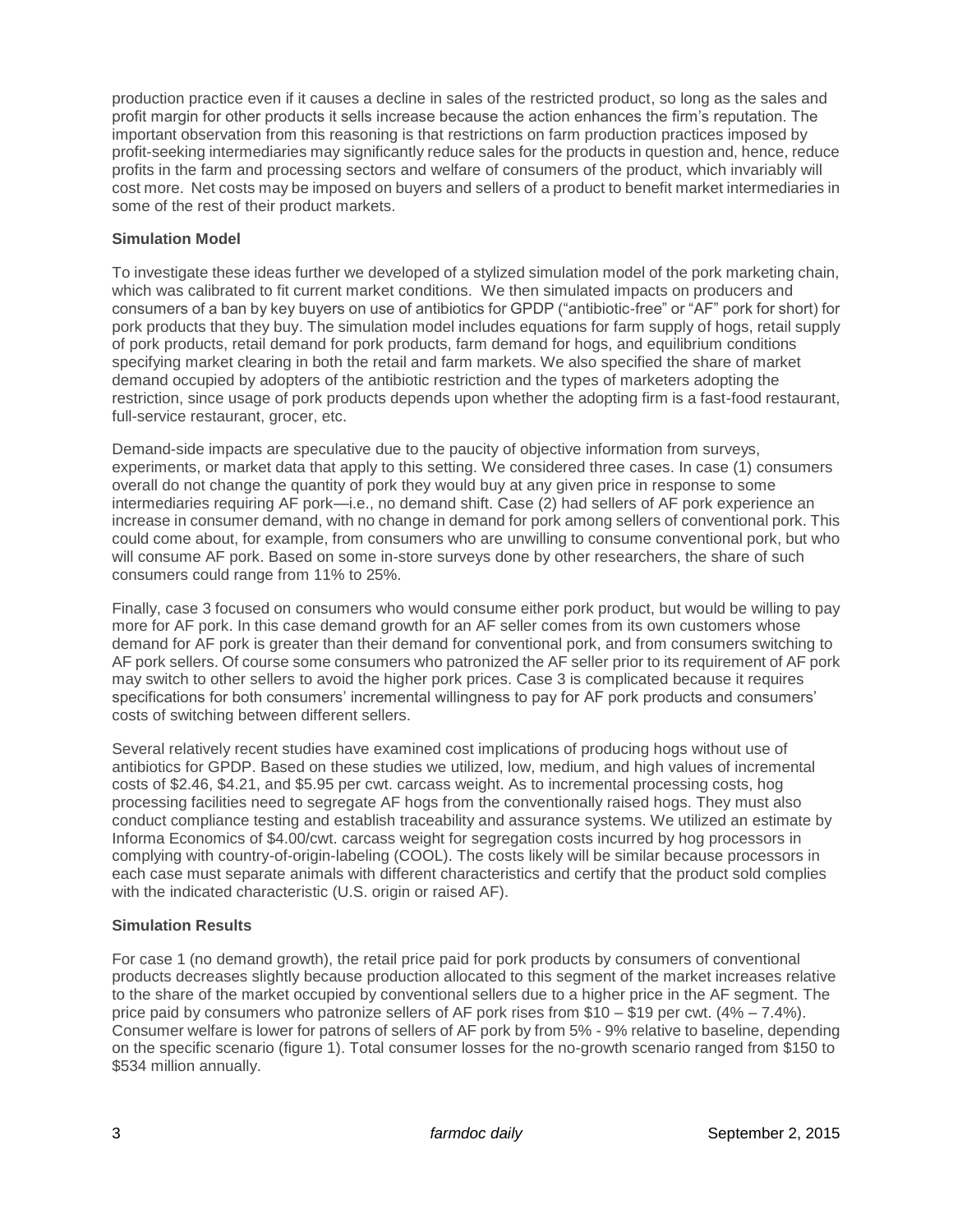Farmers also lose under the no-growth scenario because total production and farm price decline. Given the relatively elastic farm supply used in the simulation, price falls only slightly, from \$0.08 – \$0.27 per cwt. carcass weight, and, as illustrated in figure 1, producer net revenue falls by 0.33% to 1.12% (\$18 to \$60 million annually in 2013 dollars), depending upon cost-of-production scenario. AF producers are exactly compensated for their higher costs, so prices for AF sellers are higher than for conventional sellers by the increase in farm costs.



For case 2 we asked how much consumer demand growth was needed for sellers of AF pork so that in aggregate consumers were not harmed. The necessary demand growth ranged from 5.6 to 10.5 percent (figure 2), depending upon the cost-of-production scenario. These growth rates are within the range that experimental studies suggest is plausible, but they exceed any annual demand growth rate that the industry has achieved in the recent past. Some consumers gain and others lose in this setting, with winners being those who now consume the restricted product but chose not to consume conventional pork, and losers being pork consumers who pay more for a product characteristic they don't value.

Farmers gained net revenue (from 0.4% to 1.7%) under any demand-growth scenario that holds overall consumer welfare constant because demand growth increases hog production and prices relative to the baseline. As figure 2 illustrates, a somewhat lower percentage of demand growth in the AF sector, 2.2% – 4.0%, was sufficient to hold producer welfare constant, but this demand growth was insufficient to eliminate consumer loss from sellers requiring AF pork, with the entire loss being borne by consumers in the AF segment of the market.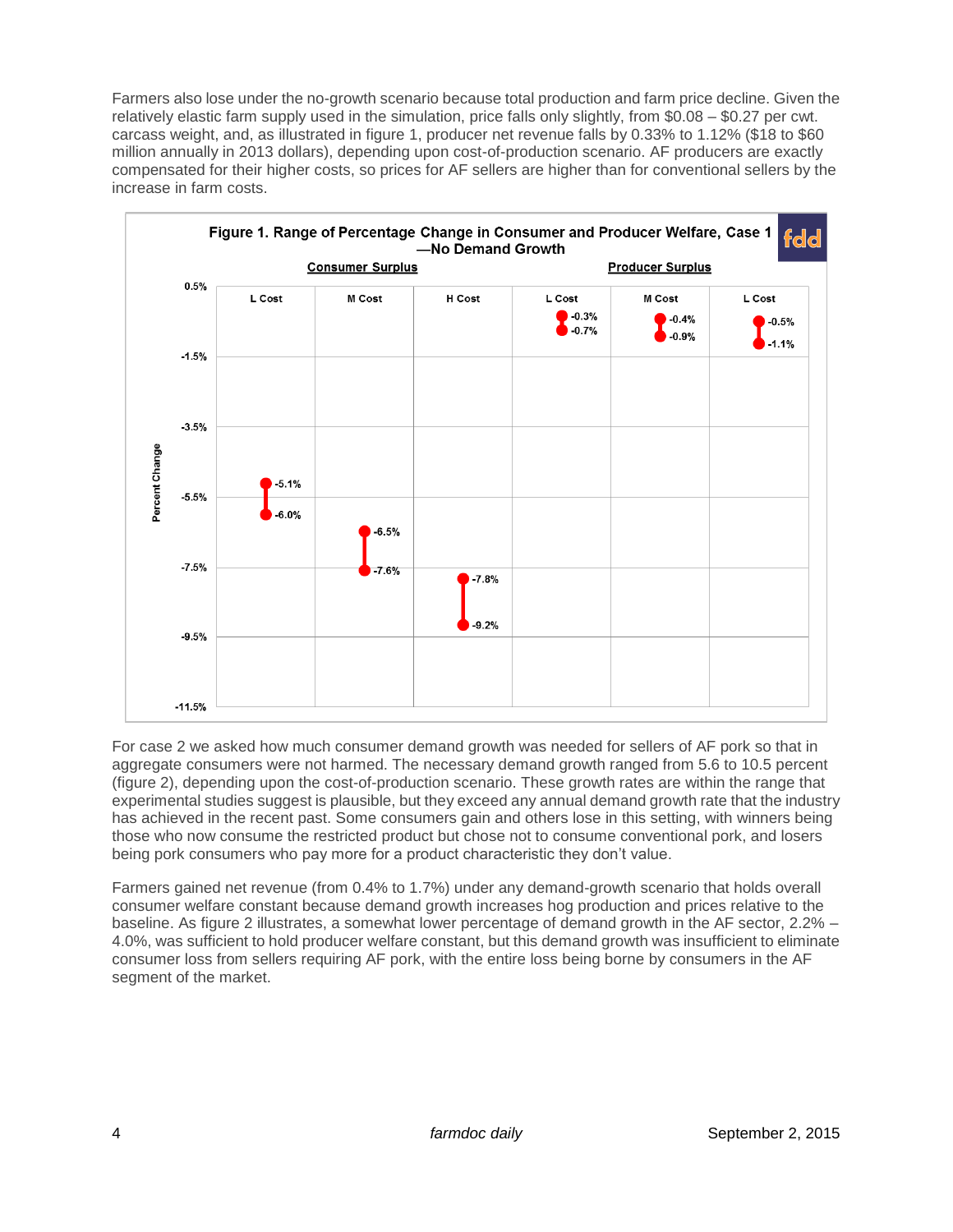

For case 3 we considered two polar scenarios. One in which consumers did not shift among sellers based upon the seller's pork offerings, and a second scenario in which they could switch freely. In this second scenario, then, every consumer adjusts across pork sellers and products given her preferences and the market prices. We are aware of no studies that would help to define an intermediate case wherein consumers could switch among sellers, but only at a cost.

In the no-switching case, there are clear winners and losers among consumers. AF pork consumers pay higher prices, but those AF consumers who highly value the restricted product can increase their welfare substantially. However some consumers who patronize AF sellers will pay a higher price for a product characteristic they don't value. We estimated that those consumers' economic welfare would be reduced from \$25 - \$45 annually, depending on scenario.

Patrons of conventional sellers generally lost also due to higher pork prices, but these losses were small for the scenarios simulated. Similarly, producers benefited or lost depending upon whether the total quantity of pork products sold rises or falls. Either outcome is possible because higher sales at AF sellers to customers who highly value the restricted product are balanced against lower sales due to higher prices for consumers who don't ascribe incremental value to the AF product. In the no-switching case consumers (on average) and all producers lose from key buyers requiring AF pork unless incremental willingness to pay among those who view AF pork as a superior product is substantial or there are relatively large numbers of them in the pork-consuming population.

The opposite case wherein consumers can freely switch among sellers is very conducive to welfare gains by consumers, on average, and by all producers when some sellers require AF pork. Consumers who don't value the enhanced attribute lose due to higher prices, but their losses are easily dominated by gains to consumers who view AF pork as a superior product, even when their share is quite small. Producers benefit because pork sales expand in this subcase.